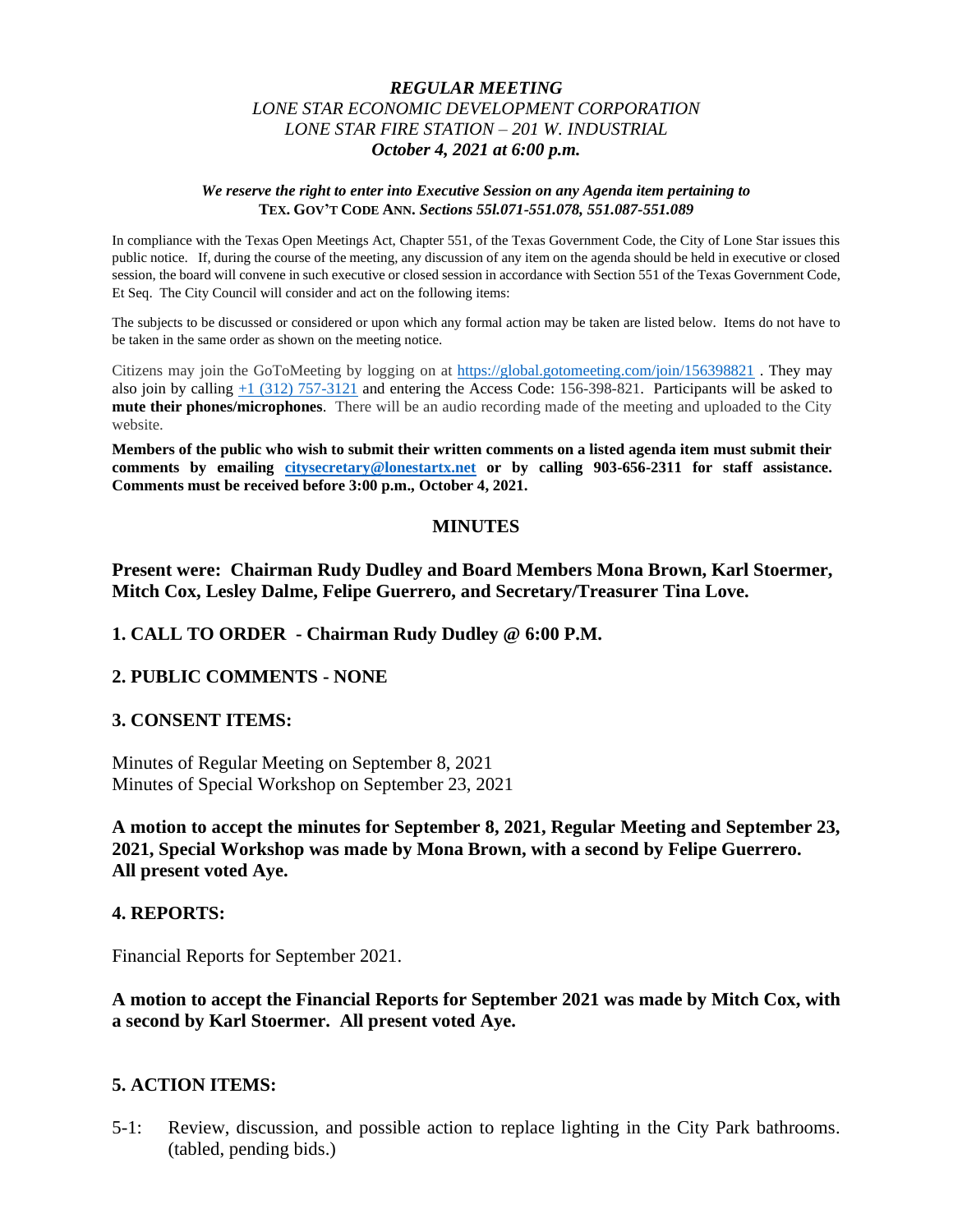# **Action item 5-1 was rolled into discussion with action item 5-6. No action taken.**

5-2: Review, discussion, and possible actions to replace basketball goals/poles at the city park and to place lighting around the basketball court (tabled from previous meeting).

**Karl Stoermer updated the EDC that we shouldn't have to chisel out or replace the concrete for the basketball goals. There are four bolts at the bottom of the basketball poles in the concrete. If we can't use the same poles, we should be able to remove the existing poles and screw down the new poles with these bolts. Additional discussions for action item 5-2 were rolled into discussion with action item 5-6. No action taken**

5-3: Review, discussion, and possible actions to consider a Volunteer Service Application from Allison Hudson as a new member of the EDC.

**Mrs. Hudson expressed she would like to see the town flourish. She has volunteered in various functions in the past and would like to participate in the EDC.**

**A motion to accept Allison Hudson's Volunteer Service Application as a member of the EDC was made by Mitch Cox, with a second by Mona Brown. All present voted Aye.**

5-4: Review, discussion, and possible actions on updates to the electronic sign repairs.

**Rudy Dudley has contacted Sign Express in Mt. Pleasant about repairs to the sign. Discussions occurred about the requirements, IP address, and programming of the mother boards. It is anticipated the sign could be repaired within the next two-three weeks. No action taken.**

5-5: Review, discussion, and possible actions to reschedule the EDC November meeting to a different date due to November 2<sup>nd</sup> elections.

**The City Secretary approached the EDC about rescheduling the November 1st EDC meeting to a different date due to November election equipment being located in the meeting room for the November 2nd election.**

**A motion to reschedule the November 1st EDC meeting to November 8th was made by Mitch Cox, with a second from Felipe Guerrero. All present voted Aye.**

5-6: Review, discussions, and possible actions for new City Park and Edgemont grant and EDC projects in accordance with Texas Local Government Code Title 12, Chapter 505, subchapter D.

**Rudy Dudley presented a packet containing information on Project Number 2022- 001 for improvements to the City Park and Edgemont Park. The EDC submitted a grant application to the Texas Parks and Wildlife Department on Friday, October 1, 2021, for assistance with the Edgemont Park. The total grant is estimated at \$139,913.34 in which the EDC will be responsible to match 50% @ \$69,965.82 if the grant is awarded. Additionally, the EDC discussed the requirements to hold two public hearings presenting the ideas proposed in Project Number 2022-001 to the citizens of Lone Star for their input and present this information to the City Council for approval. In addition to the items identified in Project number 2022-001, a**